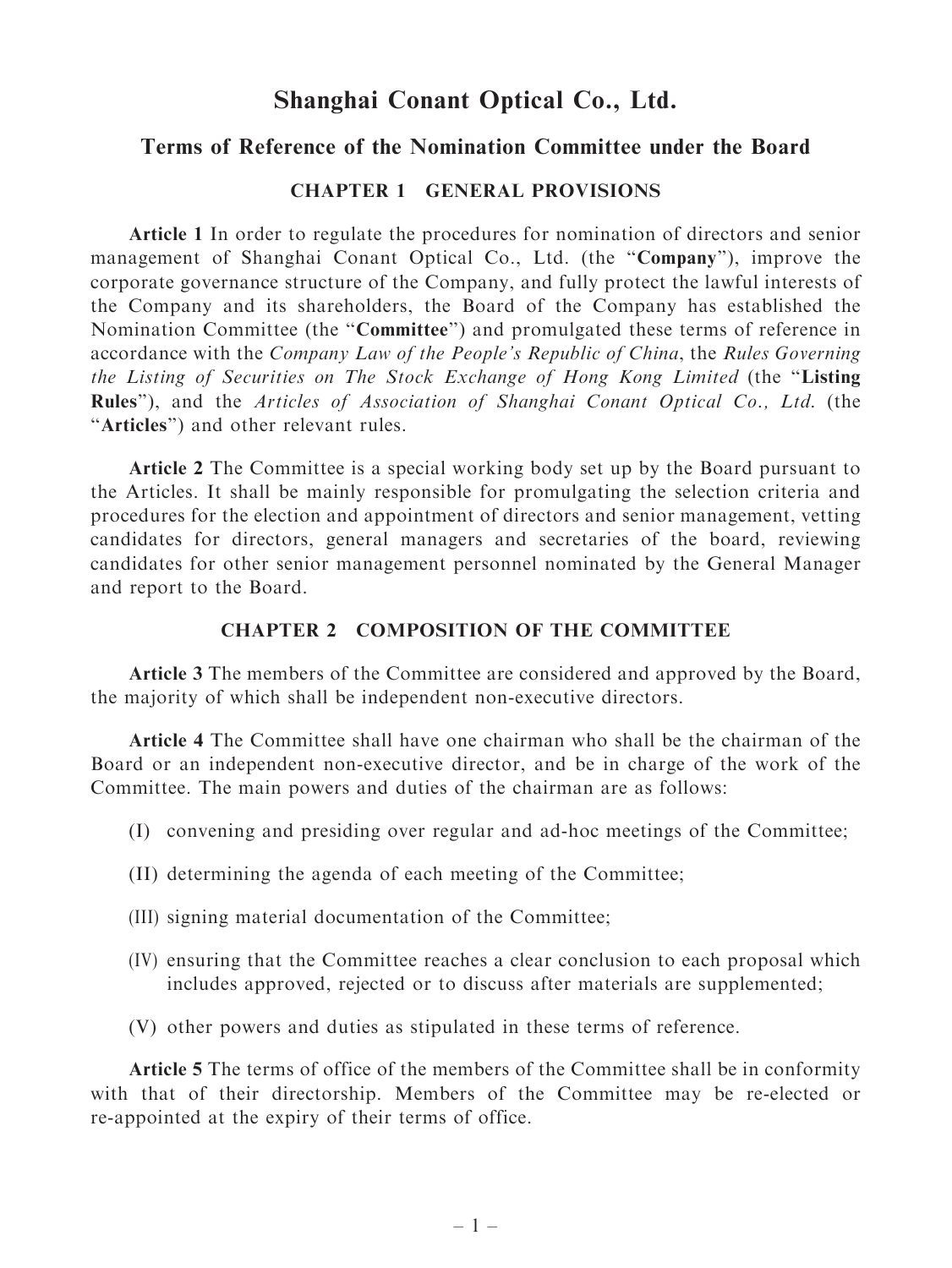No members shall, before the expiration of his or her terms of office, be removed from office without cause except for the circumstances that require dismissal as stipulated in the laws and regulations, the Articles or these terms of reference.

If any member ceases to be a director of the Company or cannot continue to be a director due to other causes during his or her terms of office, he or she shall be automatically disqualified from acting as a member, and such vacancy shall be filled by the Board pursuant to Article 3 of these terms of reference.

## CHAPTER 3 POWERS AND DUTIES OF THE COMMITTEE

Article 6 The primary powers and duties of the Committee shall include the powers and duties set out in the code provisions of the Corporate Governance Code under Appendix 14 of the Listing Rules from time to time. Without prejudice to the foregoing, the Committee shall perform the following duties:

- (I) reviewing the structure, number of members and composition of the Board (including skills, knowledge and experience) at least once a year, and advising on any changes made to the Board in response to the Company's strategies;
- (II) studying and advising on the standards, procedures and methods for the election of directors and senior management;
- (III) searching for qualified candidates for directors and senior management;
- (IV) evaluating the eligibility of candidates for directors and senior management, reporting to the Board its opinions and advising on the relevant appointment to the Board;
- (V) reviewing the independence of the independent non-executive directors;
- (VI) advising to the Board on the appointment or re-appointment of Directors and senior management, as well as the succession plan for directors and senior management (especially the chairman of the Board and president);
- (VII)reporting its decisions or opinions to the Board, unless otherwise restricted by laws or regulations;
- (VIII) other powers and duties authorized by the Board;
- (IX)other relevant requirements for powers and duties of the Committee according to the regulatory rules of the place where the shares of the Company are listed as amended from time to time; and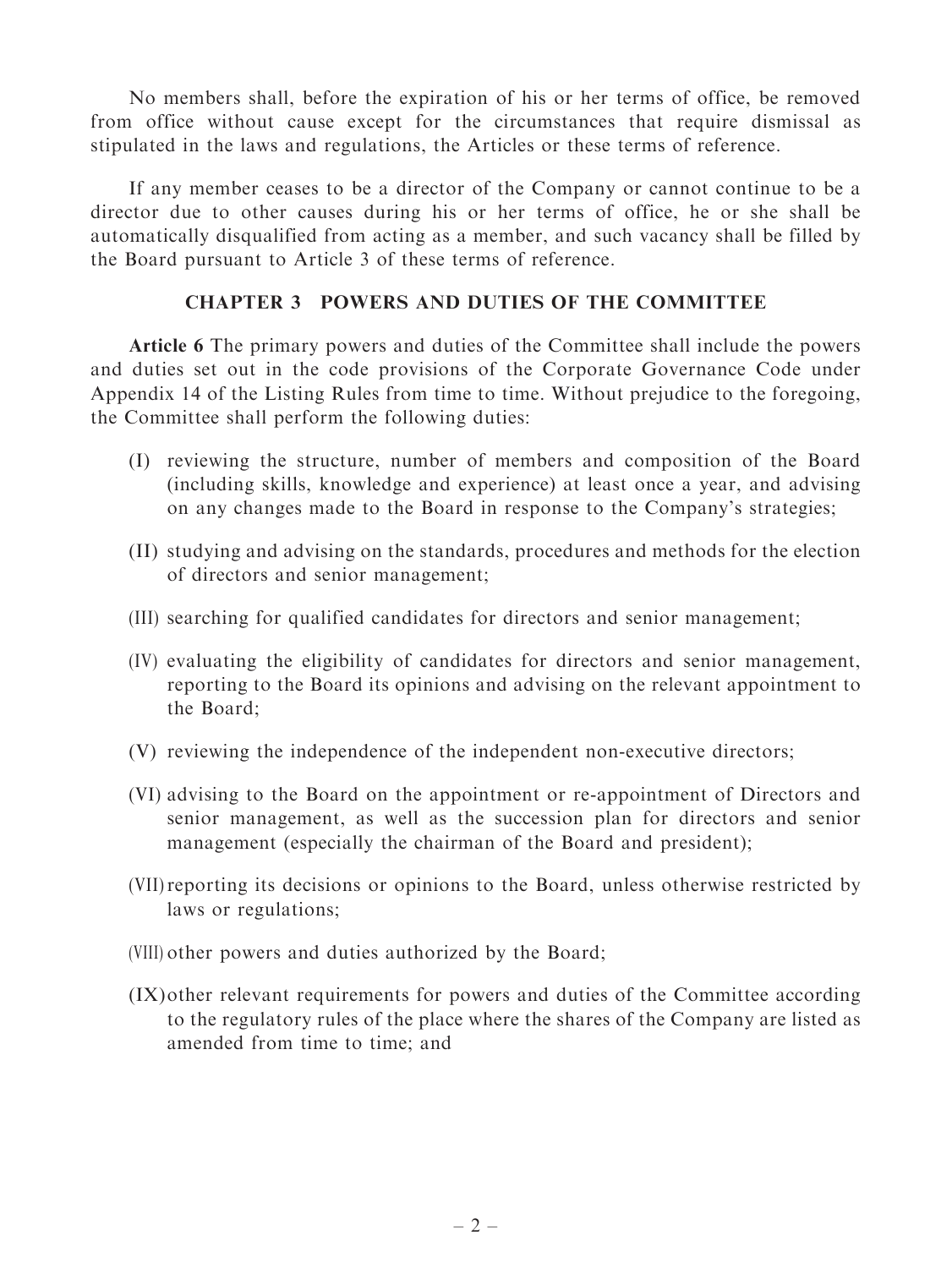(X) where the Board proposes to put forward a resolution to elect an individual as an independent non-executive director at the general meeting, it shall set out in the circular to shareholders and/or explanatory statement accompanying the notice of the relevant general meeting the following details: (1) the process used for identifying the individual and why the Board believes the individual should be elected and the reasons why it considers the individual to be independent; (2) if the proposed independent non-executive director will be holding his or her seventh (or more) listed company directorship, why the Board believes the individual would still be able to devote sufficient time to the Board; (3) the views, perspectives, skills and experience that the individual can bring to the Board; and (4) how the individual contributes to the diversity of the Board.

Article 7 The Company's human resources department is the supporting and coordination department and the secretary of meetings of the Committee. The Committee may source supports from the Company's relevant departments or personnel upon a temporary designation according to work requirements. The office of the Board is responsible for the specific work including issuing meeting notice, keeping meeting minutes and resolutions and jointly preparing for and organizing meetings with the supporting and coordination department of the Committee. The secretary to the Board is responsible for coordinating work among the Committee, the supporting and coordination department of the Committee and the office of the Board and shall attend the meetings of the Committee as observer.

Article 8 The Committee shall be accountable to the Board. Any proposal passed by the Committee shall be submitted to the Board for consideration and approval.

Article 9 The Committee shall be provided with sufficient resources to perform its duties and responsibilities and, if necessary, may engage intermediate agencies to provide independent and professional advice on its decisions. The reasonable expenses arising therefrom shall be borne by the Company.

Article 10 At the invitation of the chairman of the Board, the chairman of the Committee, or in his or her absence, another member or his or her authorized representative, shall attend and answer questions at the Company's annual general meetings.

Article 11 The Committee shall make its terms of reference available on the websites of the Company and the stock exchange on which the Company's shares are listed, to explain its role and powers delegated to it by the Board in accordance with the relevant requirements under the regulatory rules in the place where the Company's shares are listed.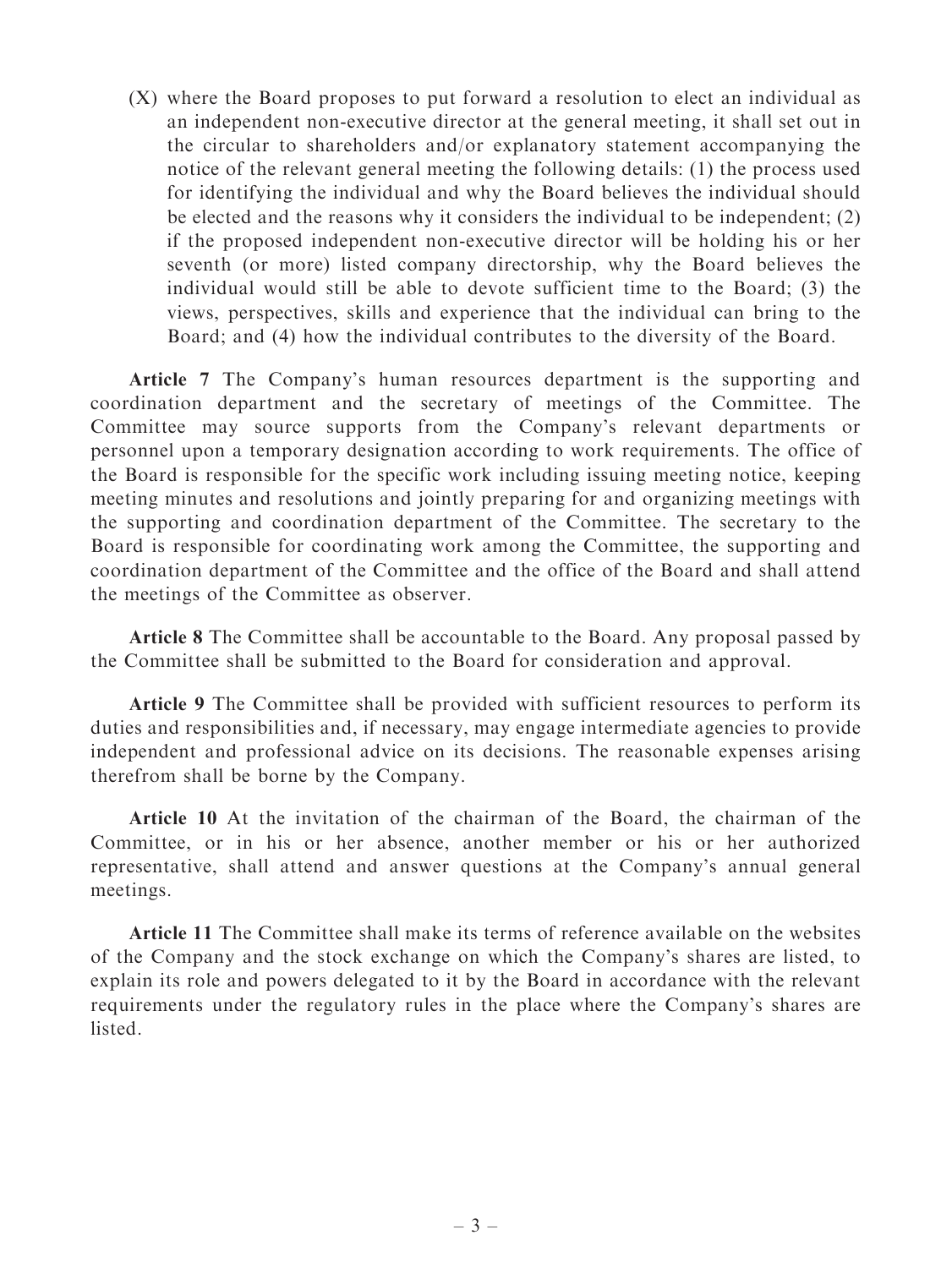## CHAPTER 4 DECISION-MAKING PROCEDURES FOR THE COMMITTEE

Article 12 The Committee shall study the selection criteria and procedures and terms of office of directors and senior management of the Company in accordance with the relevant provisions under applicable laws, regulations and the Articles and based on the actual situation of the Company. Any proposal shall be submitted to the Board for consideration and approval before implementation.

Article 13 The selection procedures of directors and senior management are as below:

- (I) The Committee shall actively study the demand of the Company for new directors and senior management and present such information in writing;
- (II) The Committee may seek extensively for candidates for directors and senior management from the Company, its wholly-owned subsidiaries, controlled subsidiaries, investees and the human resources market;
- (III) The Committee shall gather information about the occupation, academic qualifications, titles of position, detailed work experience and all the concurrent posts of the candidates and present such information in writing;
- (IV)The Committee shall obtain the consent for nomination from nominees; otherwise, the nominees shall not be the candidates for directors or senior management;
- (V) The Committee shall convene a meeting of the Committee to review the qualifications of the candidates based on the criteria for directors and senior management;
- (VI)The Committee shall make suggestion to the Board on the candidates for directors and new senior management and submit the recommendation and relevant information to the Board prior to the election of new directors and appointment of new senior management;
- (VII) The Committee shall complete other follow-up works based on the decision of, and feedback from, the Board.

## CHAPTER 5 RULES OF PROCEDURES

Article 14 The meetings of the Committee are classified into regular meetings and ad-hoc meetings. The Committee shall hold at least one regular meeting a year.

Article 15 The Committee shall hold an ad-hoc meeting if proposed by the chairman of the Committee, two or more members of the Committee, or the Board or the chairman of the Board.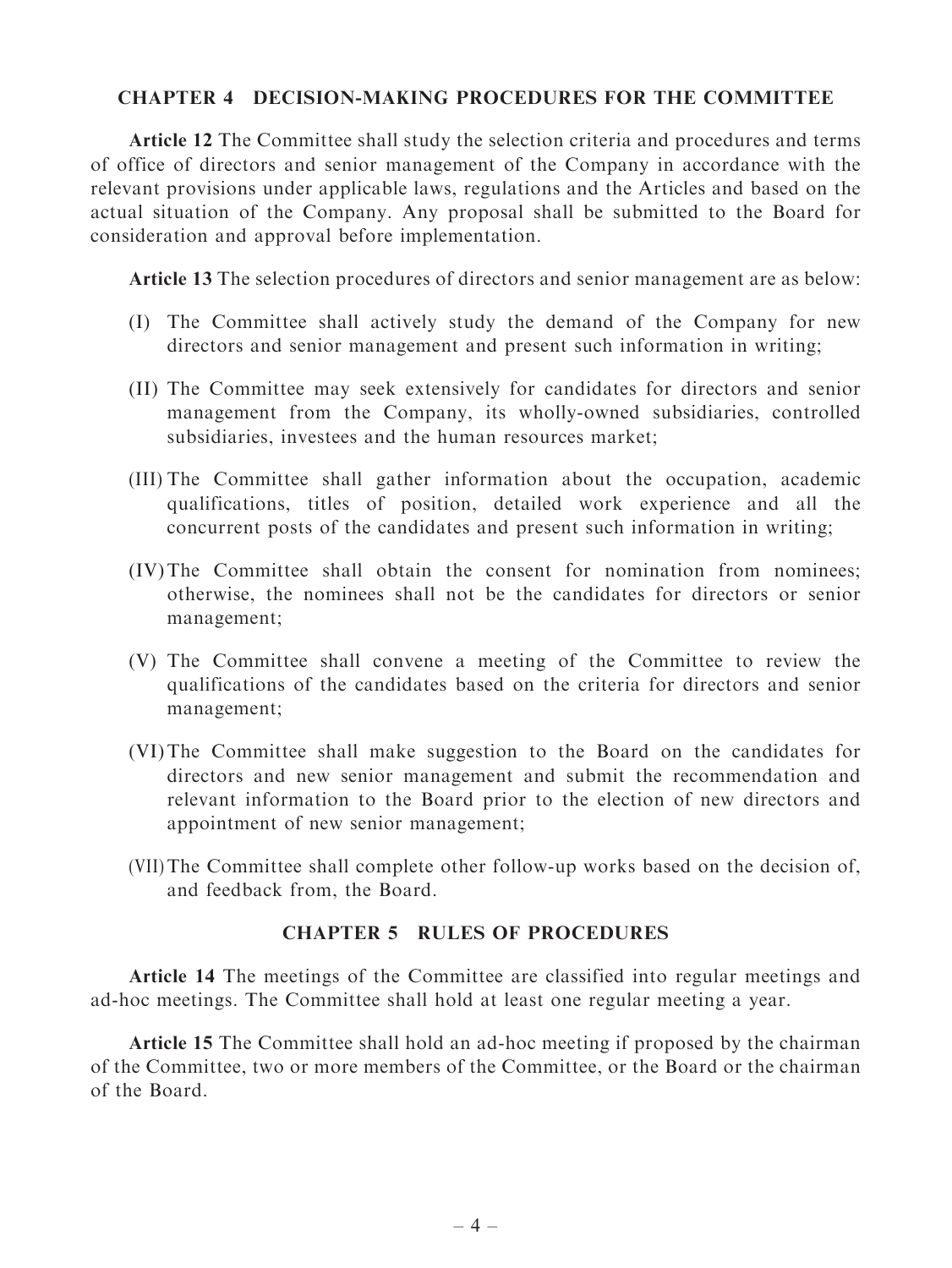Article 16 A notice shall be given to all members of the Committee by the supporting and coordination department three days prior to the convening of a meeting and the relevant information shall be submitted to each member. In case of emergency that requires the Committee to convene a meeting as soon as possible, the Committee may give a notice of the meeting on that day by phone, facsimile, or e-mail, but the chairman of the Committee must give an explanation at the meeting.

Article 17 A meeting of the Committee shall be presided over by the chairman or, if he or she is unable to attend, another member of the Committee (being an independent non-executive director) designated by him or her.

Article 18 A meeting of the Committee shall not be held unless attended by more than two-thirds of its members.

Members of the Committee shall attend the meeting in person or in a manner of teleconference or by aid of similar communication equipment. If the member is unable to attend the meeting with cause, he or she may authorize another committee member in writing to attend the meeting on his or her behalf. The power of attorney shall set forth the scope of authorization.

Article 19 If a meeting of the Committee is held, the relevant personnel of the Company may be invited to attend the meeting as observers when necessary.

Article 20 The voting at a meeting of the Committee shall be taken by show of hands. Each member shall have one vote. Resolutions passed at the meeting must be approved by a simple majority of all members of the Committee.

Article 21 A meeting of the Committee may be held by way of written resolutions. Written resolutions shall be dispatched by facsimile, courier or by hand or other methods to all members, and shall be returned in original copies to the Company for filing after deliberation by the members. A proposal signed by consenting members satisfying the threshold hereunder shall become an effective resolution of the Committee.

Article 22 Where a member of the Committee is involved in the matter being discussed at the meeting of the Committee or a vote is taken thereon, he or she shall abstain from attending such meeting.

Article 23 The procedures for convening a meeting of the Committee, the voting methods and the resolutions passed at such meetings shall be in compliance with the provisions of the relevant laws, regulations, the Articles and these terms of reference.

Article 24 Resolutions passed at the meetings of the Committee and any voting results shall be reported to the Board of the Company in writing.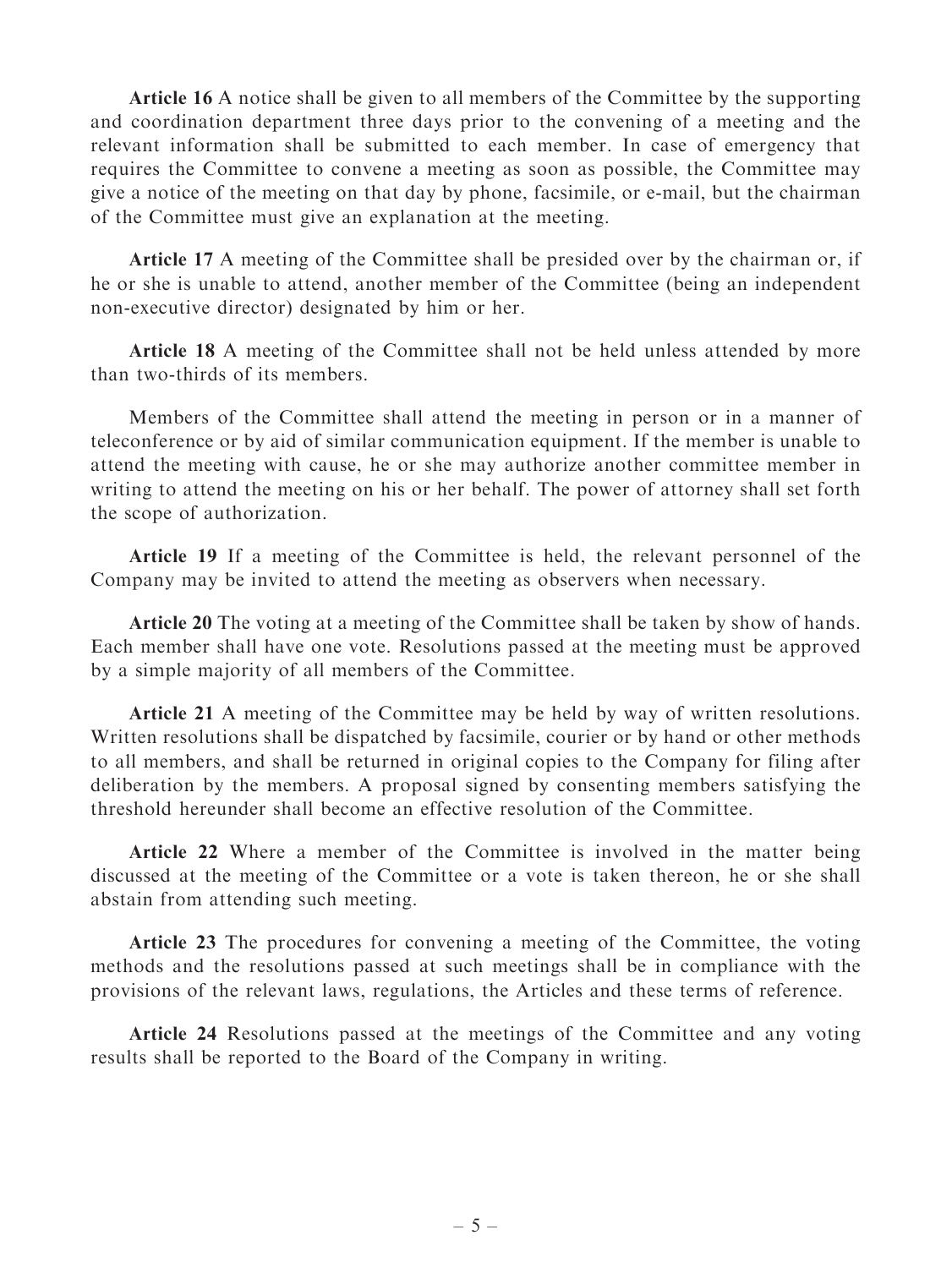Article 25 Members attending meetings of the Committee or persons attending, as observers, meetings of the Committee shall undertake confidentiality obligations for all items discussed at the meetings and shall not disclose any relevant information unless authorized by the chairman of the Board or the Board of the Company.

Article 26 The supporting and coordination department of the Committee shall record complete minutes. Minutes of the meeting should record in sufficient detail the matters considered and decisions reached, including any concerns raised by the Directors or dissenting views expressed. Draft and final versions of minutes of meeting shall be sent to all members of the Committee for their comment and records respectively, in both cases within a reasonable time after the meeting is held. Members of the Committee who attend the meeting shall sign on the minutes. The supporting and coordination department shall submit the minutes to the office of the Board of the Company for filing in accordance with the rules of the Company. Such minutes of meetings shall be open for inspection at any reasonable time on reasonable notice by any Director of the Company.

#### CHAPTER 6 DIVERSITY POLICY OF THE BOARD

Article 27 When performing relevant duties, the Committee shall consider the diversity policy of the Board as stipulated in these terms of reference. The Committee is responsible for monitoring the implementation of the policy, and shall review and amend the policy, as appropriate, to ensure its effectiveness.

Article 28 When reviewing the size and composition of the Board and searching for and recommending candidates for directors, the Committee shall, taking into account the business model and specific needs of the Company, consider diversity of the Board in various aspects, including but not limited to, gender, age, cultural and educational background, ethnicity, professional experience, skills, knowledge and length of service. The final appointment recommendation shall be made to the Board by the Committee based on merit and contribution that the selected candidates will bring to the Board after taking into account the relevant aspects mentioned above.

#### CHAPTER 7 SUPPLEMENTARY PROVISIONS

Article 29 Unless otherwise specified, the terms used herein shall have the same meanings ascribed thereto under the Articles.

Article 30 Any matters not covered by these terms of reference or in the event that these terms of reference are inconsistent with the laws, regulations, the Listing Rules as promulgated or amended from time to time, or the Articles which are formulated or revised by lawful procedures, after these terms of reference become effective, such laws, regulations, the Listing Rules or the Articles shall prevail and these terms of reference shall be amended forthwith and submitted to the Board of the Company for approval.